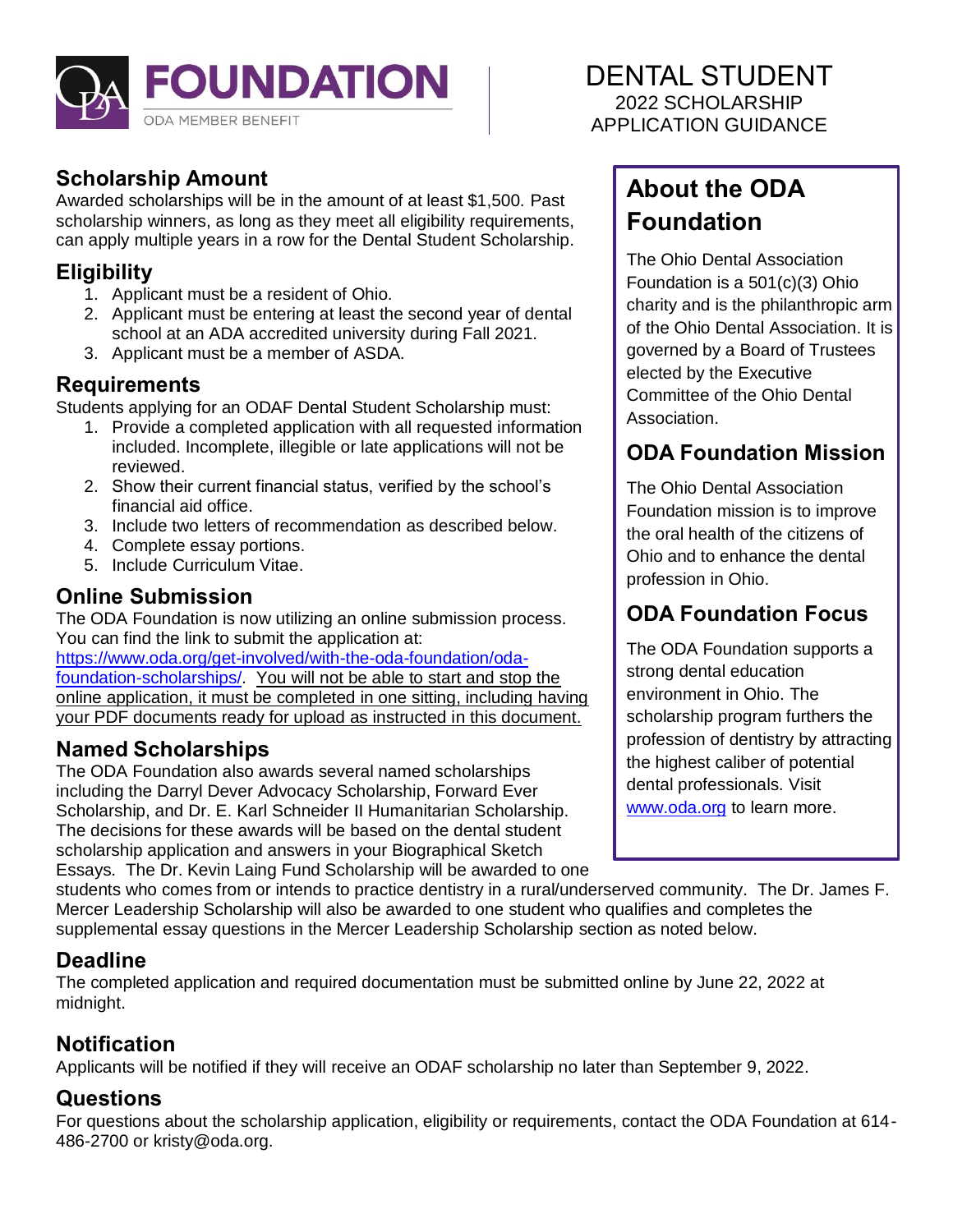### **Instructions**

Students who submit complete applications will be contacted by phone, email or letter by September 9, 2022 informing them if the scholarship request has been funded or denied. In order to evaluate your application, you must submit a complete application online. Incomplete applications will not be reviewed.

Before doing the online application, first read the rest of this Application Guidance, as you must prepare several documents with essays, get two letters of recommendation and ask university representatives to complete two forms. You will not be able to start and stop the online application; it must be completed in one sitting, including having your PDF documents ready for upload as instructed in this document.

The checklist below will help you determine if you are ready to complete the online application as you MUST have all of these documents ready at time of submitting the online application. Once you have all of these documents prepared and you are ready to complete and submit your online application, go to: [https://www.oda.org/get-involved/with-the-oda](https://www.oda.org/get-involved/with-the-oda-foundation/oda-foundation-scholarships/)[foundation/oda-foundation-scholarships/.](https://www.oda.org/get-involved/with-the-oda-foundation/oda-foundation-scholarships/) Your online application must be submitted by June 22, 2022 at midnight.

You will need to prepare the following documents in PDF format to submit with your online application:

- □ Financial Sketch Essays
- $\Box$  Biographical Sketch Essays

OPTIONAL: Mercer Leadership Scholarship Essays (only complete this portion if you will be a D4 at Ohio State in Fall 2022, have been an Ohio resident for 5 or more years and completed your D3 year with a 3.5GPA or higher

 $\Box$  Curriculum Vitae

□ IRS 1040 forms (student applicant and spouse, if applicable). Please redact/black out social security number. If you did not file taxes in 2021, you do not need to include a 1040.

 $\Box$  Letter of recommendation from one ODA member dentist on their business/professional letterhead

 $\Box$  Letter of recommendation from a second ODA member dentist or a member of the applicant's community who can speak to applicant's community involvement, leadership or advocacy experiences

□ Financial Needs Assessment (completed by school financial aid officer)

Academic Achievement Record (completed by school official)

The Financial Needs Assessment and Academic Achievement Record forms are included in this Application Guidance and are also available for download as individual forms at [https://www.oda.org/get-involved/with-the-oda-foundation/oda](https://www.oda.org/get-involved/with-the-oda-foundation/oda-foundation-scholarships/)[foundation-scholarships/](https://www.oda.org/get-involved/with-the-oda-foundation/oda-foundation-scholarships/). These individual forms may be easier to send to your school's officials for completion.

### **Student Applicant Financial Sketch Essays**

Please answer the questions on a page marked as "Financial Sketch Essays" with the questions typed above your answer. Please limit yourself to no more than two pages of singled spaced 10pt font. Save this document as a PDF to upload in your online application.

#### **FINANCIAL SKETCH ESSAY QUESTIONS:**

- 1. *Will you be employed while in school or on break? If so, what type of job, how many hours and do you expect this to defray the cost of education and/or living expenses? If you are not employed, please explain why not.*
- 2. How *much student debt (dental school debt only) do you expect to incur and what are your plans for paying it down?*
- 3. *Do you have other financial obligations not reflected in this application and how do they impact your financial need?*

## **Biographical Sketch Essays**

Please answer the questions on a page marked "Biographical Sketch Essays" with the questions typed above your answer. Please limit yourself to no more than two pages of singled spaced Arial 10pt font. Save this document as a PDF to upload in your online application.

#### **BIOGRAPHICAL SKETCH ESSAY QUESTIONS:**

- *1. What student organizations are you involved with (including ASDA)? Please list organizations and describe your involvement with each.*
- *2. Have you had any involvement with the ODA or ADA, such as attending ODA Annual Session, Street of Dreams, or ODA council meetings? Please list your experiences and explain any involvement beyond general attendance.*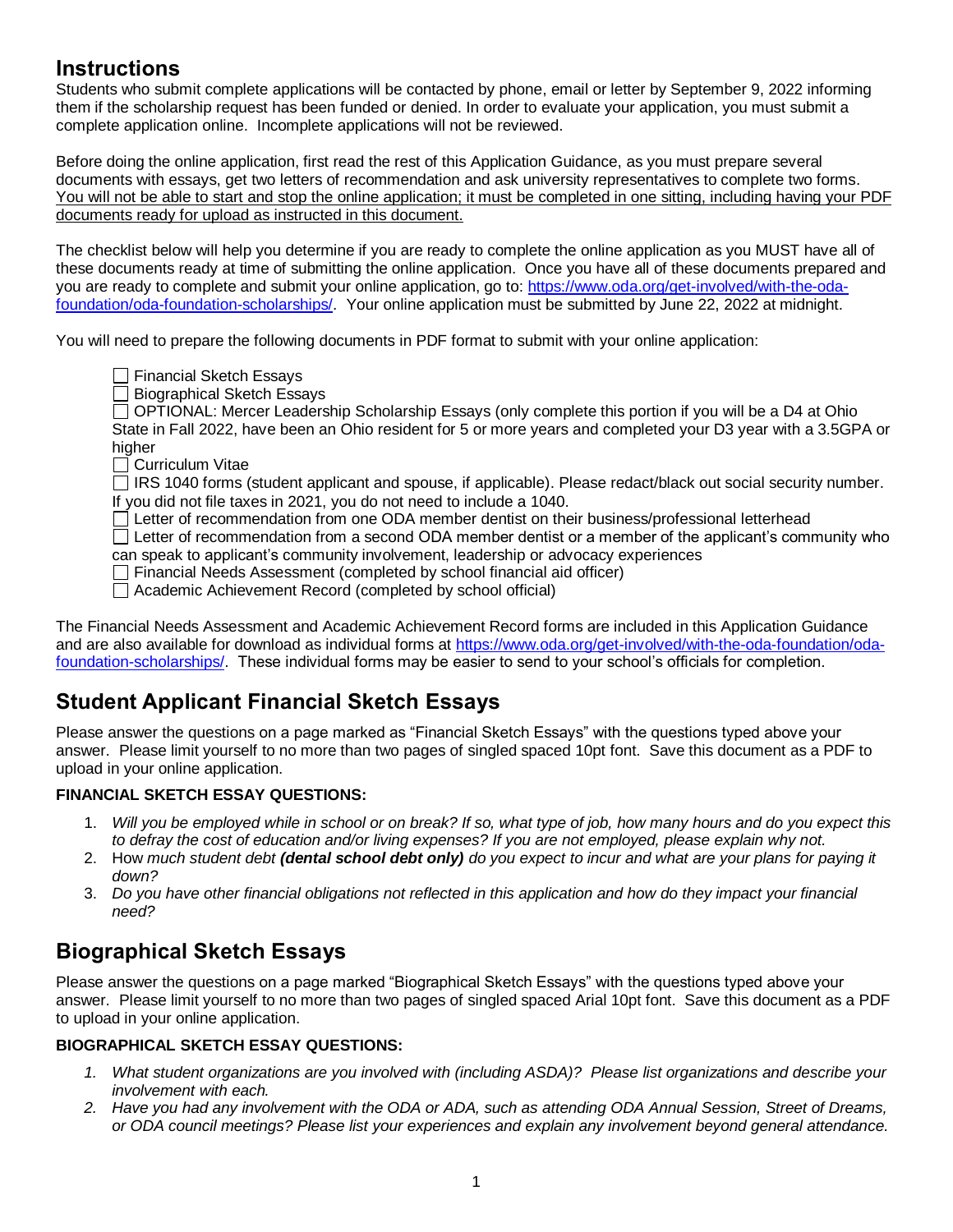- *3. What is your volunteer or community experience over the past four years both inside and outside of dentistry? Please include any community, school-related or other such experience, and describe your level of involvement in each. (Answers to this question will help the review committee determine the recipient of the annual Dr. E. Karl Schneider II Humanitarian Scholarship.)*
- *4. What involvement have you had in advocacy efforts such as Day at the Statehouse or Student Lobby Day? (Answers to this question will help the review committee determine the recipient of the annual Darryl Dever Advocacy Scholarship.)*
- *5. Have you taken on any leadership roles in organized dentistry, dental school, volunteer activities or in your community? (Answers to this question will help the review committee determine the recipient of the annual Forward Ever Scholarship.)*
- *6. Why did you decide to pursue a career in dentistry and how have the experiences you described in Biographical Sketch Questions 1 – 5 influenced your life and your career decision?*
- *7. How do you see yourself fulfilling the ODA Foundation's mission when you are a practicing dentist?*
- *8. What are your post graduate personal and professional goals for your first 5 years out of school?*
- 9. *Do you plan to practice dentistry in Ohio? Please explain why or why not.*
- *10. Do you plan to practice in an underserved area of Ohio such as a rural area or serve a population that struggles to access care? If yes, please explain. (Answers to this question help the review committee determine the recipient of the Dr. Kevin Laing Fund Scholarship.)*

#### **Dr. James F. Mercer Leadership Scholarship**

The Dr. James F. Mercer Leadership Scholarship will be awarded on merit to one student entering the fourth year of dental school at The Ohio State University College of Dentistry in Fall 2022. This scholarship will be given in recognition of his or her leadership and accomplishments during the first three years of dental school and in the community. The award is given to honor the legacy of Dr. Mercer, who passed away in 2002, and left a legacy of commitment and service to others, after serving patients, organized dentistry and his community for decades. As part of the Akron Dental Society and ODA, he received numerous awards and recognition for his service. He also served as the 7<sup>th</sup> District Trustee to the ADA as well as its treasurer. Awards for this special leadership-based scholarship have ranged from \$4,000 to \$7,500 in prior years.

Students who will be a D4 dental student at the Ohio State University in Fall 2022, have a minimum 3.5 GPA at the end of their D3 year, and have been an Ohio resident for 5 or more years qualify for this special scholarship. If you would like to be considered for the Dr. James F. Mercer Leadership Scholarship, please complete the following Dr. James F. Mercer Leadership Scholarship Essays. Please answer the questions on a page marked "Mercer Leadership Essays" with the questions typed above your answer. Please limit yourself to no more than two pages of singled spaced Arial 10pt font. Save this document as a PDF to upload in your online ODA Foundation Dental Student Scholarship application.

#### **MERCER LEADERSHIP ESSAYS QUESTIONS:**

- *1. Define yourself as a leader, both inside dental school and in your personal life/community.*
- *2. What are your personal and professional goals and how will you make sure they are achieved? Include challenges you may expect and how you will overcome them.*
- *3. How do you plan to be a leader and advocate in dentistry and your community in the future?*

#### **Letters of Recommendation**

The ODA Foundation requires two letters of recommendation. Only one letter of recommendation can be from a dental school faculty member. Family members cannot provide letters of recommendation. Each letter of recommendation should be on the reference's professional or business letterhead and be signed (electronic signature is fine) and sent to the applicant as a PDF to upload with your application. If the reference would prefer their letter to remain confidential, they may email it directly to the ODA Foundation at [Kristy@oda.org.](mailto:Kristy@oda.org)

#### **ODA member reference:**

One letter must be from an ODA member dentist (such as a mentor, childhood/family dentist, dentist from shadowing experiences or volunteer activities, or faculty member). **Before asking for a reference, check to make sure a dentist is an ODA member by visiting the ODA website at<http://oda.org/account/members/> or emai[l membership@oda.org](mailto:membership@oda.org)**

#### **Second reference:**

The second letter should either be from a second ODA member dentist or a non-dentist member of the applicant's community who can speak toward the applicant's community involvement, leadership or advocacy experiences (such as a community leader, current or former employer, mentors, etc).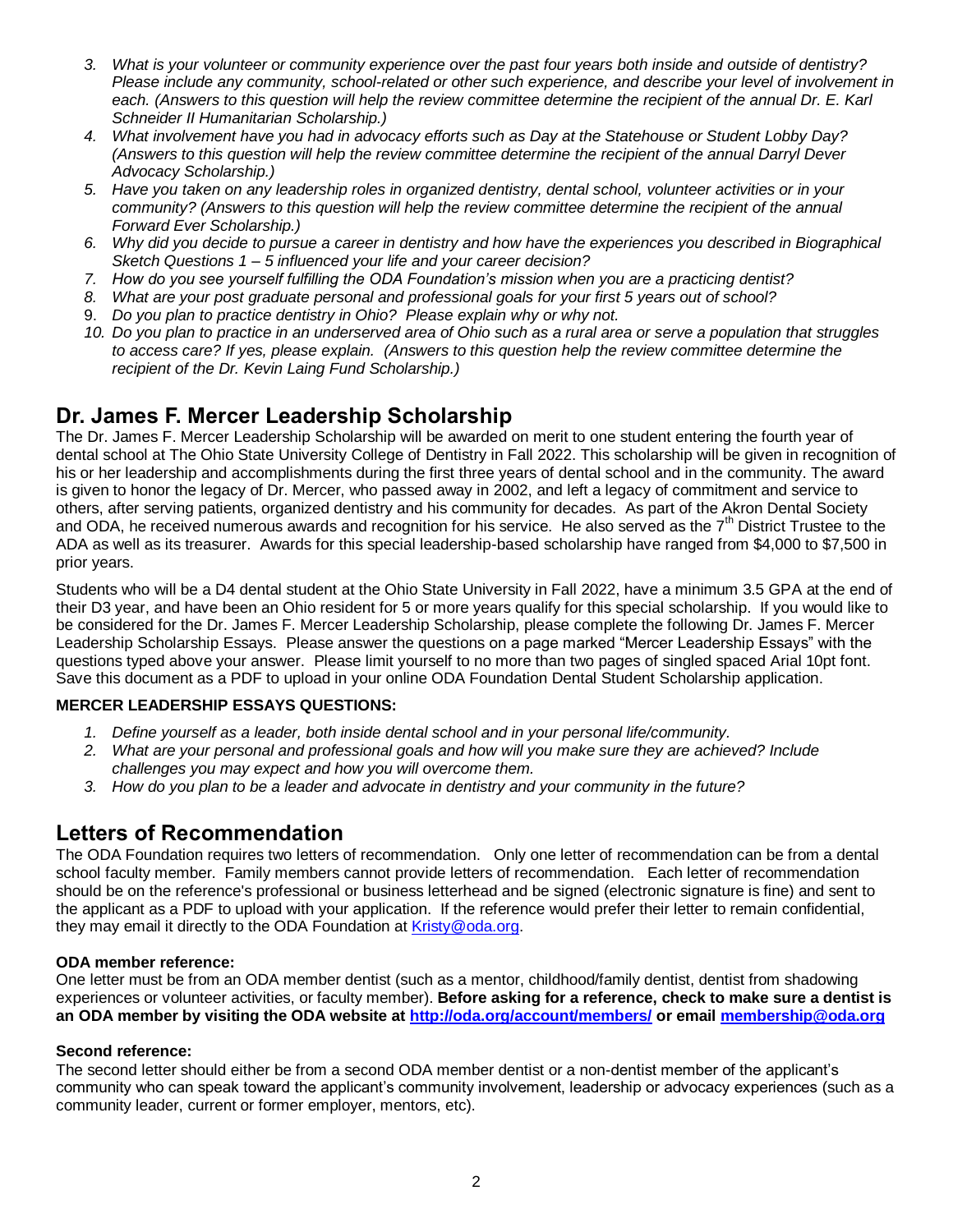### **Financial Needs Assessment**

#### **To the Applicant:**

The ODA Foundation requests its Financial Needs Assessment be signed and submitted to your school's financial aid office. The financial aid office will be responsible for completing this form. The completed form must be uploaded as a PDF with your online application.

I hereby authorize the release of my Financial Needs Assessment to the ODA Foundation only for the purpose of determining my financial need. I understand the information will be kept strictly confidential **and that the ODAF may request additional information from the Financial Aid Office related to this application.**

|                                                               |                                                                                                                                                                                                                                                                                                                                                                     |                                                                                                                                                                                                                                                                               | Date <u>_______________</u> |  |
|---------------------------------------------------------------|---------------------------------------------------------------------------------------------------------------------------------------------------------------------------------------------------------------------------------------------------------------------------------------------------------------------------------------------------------------------|-------------------------------------------------------------------------------------------------------------------------------------------------------------------------------------------------------------------------------------------------------------------------------|-----------------------------|--|
|                                                               | To the Financial Aid Officer:<br>completed form directly to the student.                                                                                                                                                                                                                                                                                            | The student named above is applying for the ODA Foundation Dental Student Scholarship. In order to consider this<br>student's application, it is necessary to have this Financial Needs Assessment Form completed. You can send/give the                                      |                             |  |
| $\Box$ Yes<br>$\Box$ No<br>Is the applicant an Ohio resident? |                                                                                                                                                                                                                                                                                                                                                                     |                                                                                                                                                                                                                                                                               |                             |  |
|                                                               | Is student eligible for student loan assistance? $\Box$ Yes $\Box$ No                                                                                                                                                                                                                                                                                               |                                                                                                                                                                                                                                                                               |                             |  |
| (Do not include housing)<br>Tuition:                          | A. School Expenses for 2022/23 school year B. Financial Resources<br>$\frac{1}{2}$                                                                                                                                                                                                                                                                                  | <b>Source</b><br>Scholarships/Grants:<br><u>and the community of the community of the community of the community of the community of the community of the community of the community of the community of the community of the community of the community of the community</u> | Amount                      |  |
| Fees:                                                         | $\begin{picture}(20,10) \put(0,0){\vector(1,0){100}} \put(15,0){\vector(1,0){100}} \put(15,0){\vector(1,0){100}} \put(15,0){\vector(1,0){100}} \put(15,0){\vector(1,0){100}} \put(15,0){\vector(1,0){100}} \put(15,0){\vector(1,0){100}} \put(15,0){\vector(1,0){100}} \put(15,0){\vector(1,0){100}} \put(15,0){\vector(1,0){100}} \put(15,0){\vector(1,0){100}} \$ | Family Contribution:                                                                                                                                                                                                                                                          | $\frac{1}{2}$               |  |
| Books:                                                        | $\frac{1}{2}$                                                                                                                                                                                                                                                                                                                                                       | <b>Employment Earnings:</b> Employment Earnings:                                                                                                                                                                                                                              | $\mathcal{S}$               |  |
| Supplies:                                                     |                                                                                                                                                                                                                                                                                                                                                                     | Other Income (incl.<br>spouse:)                                                                                                                                                                                                                                               | $\frac{1}{2}$               |  |
| Subtotal of<br>2022/23 School Expenses                        |                                                                                                                                                                                                                                                                                                                                                                     | <b>Subtotal of Financial Resources</b>                                                                                                                                                                                                                                        |                             |  |

| ZUZZIZJ JUNUUL LADENSES                                                                                                                                                                                                        |                                                                                                                                                                                                                                                                                                  |                                                  |  |  |
|--------------------------------------------------------------------------------------------------------------------------------------------------------------------------------------------------------------------------------|--------------------------------------------------------------------------------------------------------------------------------------------------------------------------------------------------------------------------------------------------------------------------------------------------|--------------------------------------------------|--|--|
| <b>C. Financial Loans:</b><br><b>Source</b>                                                                                                                                                                                    | <b>Eligible Amount</b>                                                                                                                                                                                                                                                                           | <b>Summary Total</b><br>1. Indicate: Subtotal of |  |  |
| Loan Received: <u>_________________</u>                                                                                                                                                                                        | $\frac{1}{2}$                                                                                                                                                                                                                                                                                    | School Expenses (A)<br>$\frac{1}{2}$             |  |  |
| Loan Received: Note that the state of the state of the state of the state of the state of the state of the state of the state of the state of the state of the state of the state of the state of the state of the state of th |                                                                                                                                                                                                                                                                                                  | 2. Subtract: Subtotal of                         |  |  |
| Loan Received: Note that the state of the state of the state of the state of the state of the state of the state of the state of the state of the state of the state of the state of the state of the state of the state of th | $\mathbb{S}$ and $\mathbb{S}$ and $\mathbb{S}$ and $\mathbb{S}$ and $\mathbb{S}$ and $\mathbb{S}$ and $\mathbb{S}$ and $\mathbb{S}$ and $\mathbb{S}$ and $\mathbb{S}$ and $\mathbb{S}$ and $\mathbb{S}$ and $\mathbb{S}$ and $\mathbb{S}$ and $\mathbb{S}$ and $\mathbb{S}$ and $\mathbb{S}$ and | Financial Resources (B) \$                       |  |  |
| Loan Received: North States and States and States and States and States and States and States and States and States and States and States and States and States and States and States and States and States and States and Sta |                                                                                                                                                                                                                                                                                                  | 3. Equals:                                       |  |  |
| <b>Subtotal of Financial Loans</b>                                                                                                                                                                                             |                                                                                                                                                                                                                                                                                                  | <b>Unmet Financial Need</b>                      |  |  |

**List other scholarships/grants and amounts awarded for the 2022/23 school year:** 

| <b>Signature</b>                            | Date                             |
|---------------------------------------------|----------------------------------|
| <b>Financial Aid Officer's Printed Name</b> | Title                            |
| School Name                                 | <b>Phone Number Example 2014</b> |